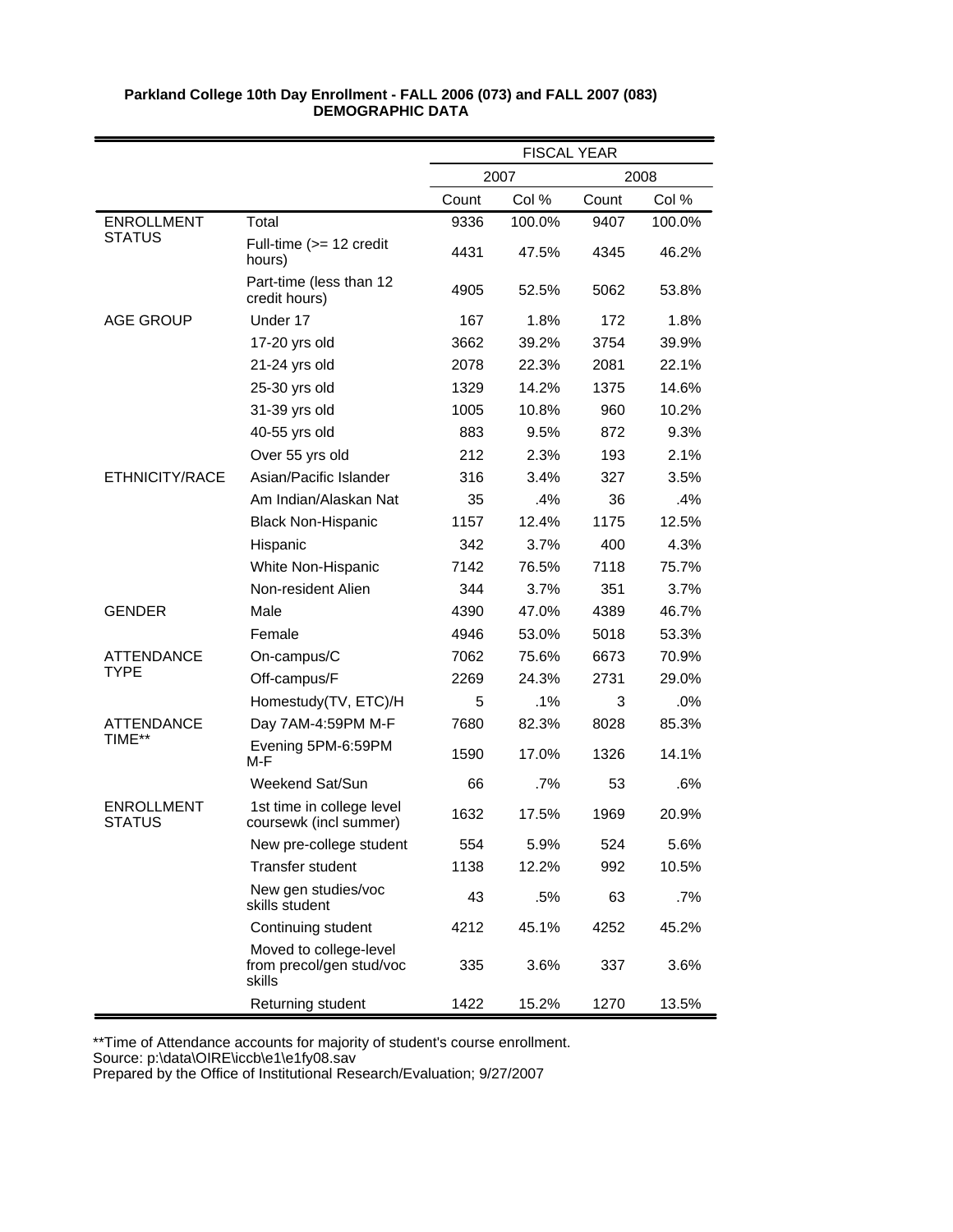|                                       |                                                              | <b>FISCAL YEAR</b> |        |       |        |
|---------------------------------------|--------------------------------------------------------------|--------------------|--------|-------|--------|
|                                       |                                                              |                    | 2007   |       | 2008   |
|                                       |                                                              | Count              | Col %  | Count | Col %  |
| <b>STUDENT LEVEL</b>                  | Freshman                                                     | 4589               | 49.2%  | 4847  | 51.5%  |
|                                       | Sophomore                                                    | 3391               | 36.3%  | 3276  | 34.8%  |
|                                       | HS student enrollee                                          | 12                 | $.1\%$ | 15    | .2%    |
|                                       | Unclassified/other                                           | 1344               | 14.4%  | 1269  | 13.5%  |
| <b>RESIDENCY</b>                      | In-district                                                  | 6931               | 74.2%  | 6757  | 71.8%  |
|                                       | Out-of-district                                              | 2010               | 21.5%  | 2221  | 23.6%  |
|                                       | State correct Inst                                           |                    |        | 1     | .0%    |
|                                       | Out-of-stat                                                  | 85                 | .9%    | 121   | 1.3%   |
|                                       | <b>Foreign Country</b>                                       | 310                | 3.3%   | 307   | 3.3%   |
| STUDENT                               | Prepare for transfer                                         | 672                | 7.2%   | 550   | 5.8%   |
| <b>INTENT</b>                         | Improve skills for present<br>job                            | 137                | 1.5%   | 118   | 1.3%   |
|                                       | Prepare for job<br>immediately after com<br>college          | 627                | 6.7%   | 524   | 5.6%   |
|                                       | Prepare for GED/improve<br>basic ac skills                   | 40                 | .4%    | 24    | .3%    |
|                                       | Personal interest - not<br>career oriented                   | 160                | 1.7%   | 145   | 1.5%   |
|                                       | Other or unknown                                             | 7700               | 82.5%  | 8046  | 85.5%  |
| <b>ENROLLMENT</b><br><b>OBJECTIVE</b> | Complete one or several<br>courses                           | 3125               | 33.5%  | 3194  | 34.0%  |
|                                       | Complete a Certificate                                       | 281                | 3.0%   | 410   | 4.4%   |
|                                       | Complete Assoc degree                                        | 5930               | 63.5%  | 5803  | 61.7%  |
| TRANSFER                              | NOT planning transfer                                        | 8491               | 90.9%  | 8724  | 92.7%  |
| <b>PLANS</b>                          | YES, planning transfer                                       | 845                | 9.1%   | 683   | 7.3%   |
| <b>JTPA</b>                           | All other                                                    | 9336               | 100.0% | 9407  | 100.0% |
| <b>HIGHEST DEG</b>                    | Assoc Deg/A                                                  | 165                | 1.8%   | 181   | 1.9%   |
| <b>EARNED</b>                         | Bachelor Deg/B                                               | 343                | 3.7%   | 300   | 3.2%   |
|                                       | Certificate/C                                                | 105                | 1.1%   | 73    | .8%    |
|                                       | Doctoral/D                                                   | 25                 | .3%    | 18    | .2%    |
|                                       | GED/G                                                        | 202                | 2.2%   | 214   | 2.3%   |
|                                       | High School Dip/H                                            | 6020               | 64.5%  | 6100  | 64.8%  |
|                                       | Master Deg/M                                                 | 103                | 1.1%   | 105   | 1.1%   |
|                                       | None/N                                                       | 160                | 1.7%   | 109   | 1.2%   |
|                                       | Other/O                                                      | 172                | 1.8%   | 105   | 1.1%   |
|                                       | First Prof (Dental,<br>Law, etc)/P                           | 6                  | .1%    | 7     | .1%    |
|                                       | Passed one college-level<br>course but did not<br>graduate/S | 624                | 6.7%   | 633   | 6.7%   |
|                                       | Unknown/U                                                    | 1411               | 15.1%  | 1562  | 16.6%  |

\*\*Time of Attendance accounts for majority of student's course enrollment.

Source: p:\data\OIRE\iccb\e1\e1fy08.sav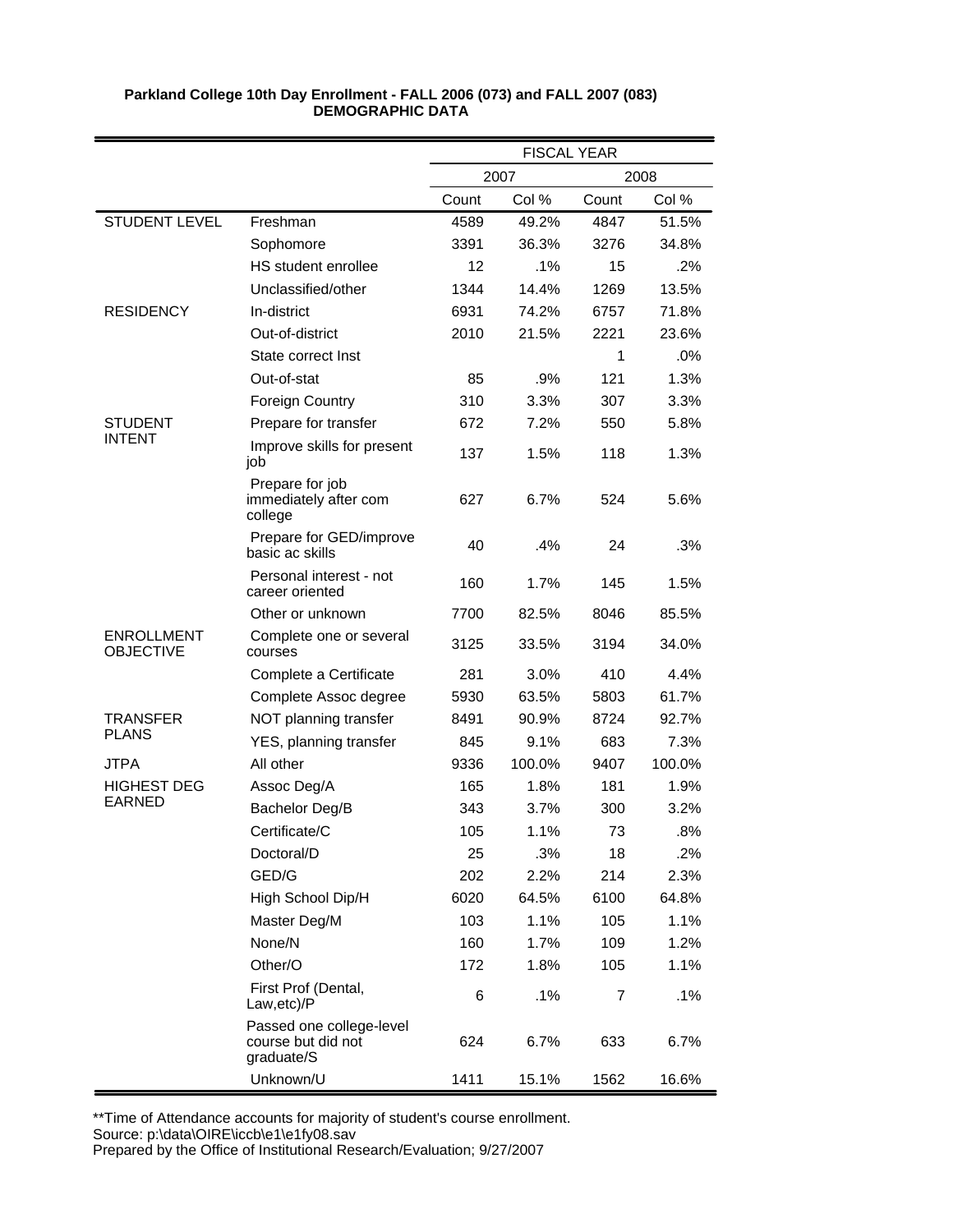|                       |                           | <b>FISCAL YEAR</b> |        |       |        |
|-----------------------|---------------------------|--------------------|--------|-------|--------|
|                       |                           | 2007               |        |       | 2008   |
|                       |                           | Count              | Col %  | Count | Col %  |
| ATHLETIC AID          | No Financial Assistance   | 9159               | 98.1%  | 9229  | 98.1%  |
|                       | Scholarship Athlete       | 177                | 1.9%   | 178   | 1.9%   |
| <b>SPORT</b>          | Not a Scholarship Athlete | 9159               | 98.1%  | 9229  | 98.1%  |
| <b>W/ATHLETIC AID</b> | <b>Basketball</b>         | 28                 | .3%    | 31    | .3%    |
|                       | Baseball (not soft)       | 34                 | .4%    | 29    | .3%    |
|                       | All other sports          | 115                | 1.2%   | 118   | 1.3%   |
|                       | Total                     | 9336               | 100.0% | 9407  | 100.0% |

\*\*Time of Attendance accounts for majority of student's course enrollment.

Source: p:\data\OIRE\iccb\e1\e1fy08.sav

Prepared by the Office of Institutional Research/Evaluation; 9/27/2007

## **Parkland College 10th Day Enrollment - FALL 2006 (073) and FALL 2007 (083) RESIDENCY DATA**

|               |               |                | <b>FISCAL YEAR</b> |                |       |
|---------------|---------------|----------------|--------------------|----------------|-------|
|               |               |                | 2007               |                | 2008  |
|               |               | Count          | Col %              | Count          | Col % |
|               | Adams         | 5              | .1%                | 5              | .1%   |
| <b>COUNTY</b> | Alexander     |                |                    | $\overline{c}$ | .0%   |
|               | <b>Bond</b>   | 3              | .0%                | $\overline{c}$ | .0%   |
|               | Boone         | $\overline{2}$ | .0%                | 3              | .0%   |
|               | <b>Brown</b>  | 1              | .0%                |                |       |
|               | <b>Bureau</b> | 9              | .1%                | 14             | .1%   |
|               | Calhoun       | $\overline{2}$ | .0%                | $\overline{2}$ | .0%   |
|               | Carroll       | 1              | .0%                | 3              | .0%   |
|               | Cass          | 3              | .0%                | 4              | .0%   |
|               | Champaign     | 5434           | 58.2%              | 5246           | 55.8% |
|               | Christian     | 15             | .2%                | 11             | .1%   |
|               | Clark         | 3              | .0%                | 6              | .1%   |
|               | Clay          | $\overline{2}$ | .0%                | $\overline{2}$ | .0%   |
|               | Clinton       | $\overline{c}$ | .0%                | 1              | .0%   |
|               | Coles         | 39             | .4%                | 28             | .3%   |
|               | Cook          | 679            | 7.3%               | 809            | 8.6%  |
|               | Crawford      | 7              | .1%                | 12             | .1%   |
|               | Cumberland    | 3              | .0%                | 7              | .1%   |
|               | De Kalb       | 7              | .1%                | 7              | .1%   |
|               | De Witt       | 109            | 1.2%               | 104            | 1.1%  |
|               | Douglas       | 348            | 3.7%               | 359            | 3.8%  |
|               | Du Page       | 80             | .9%                | 89             | .9%   |

Source: p:\data\OIRE\iccb\e1\e1fy08.sav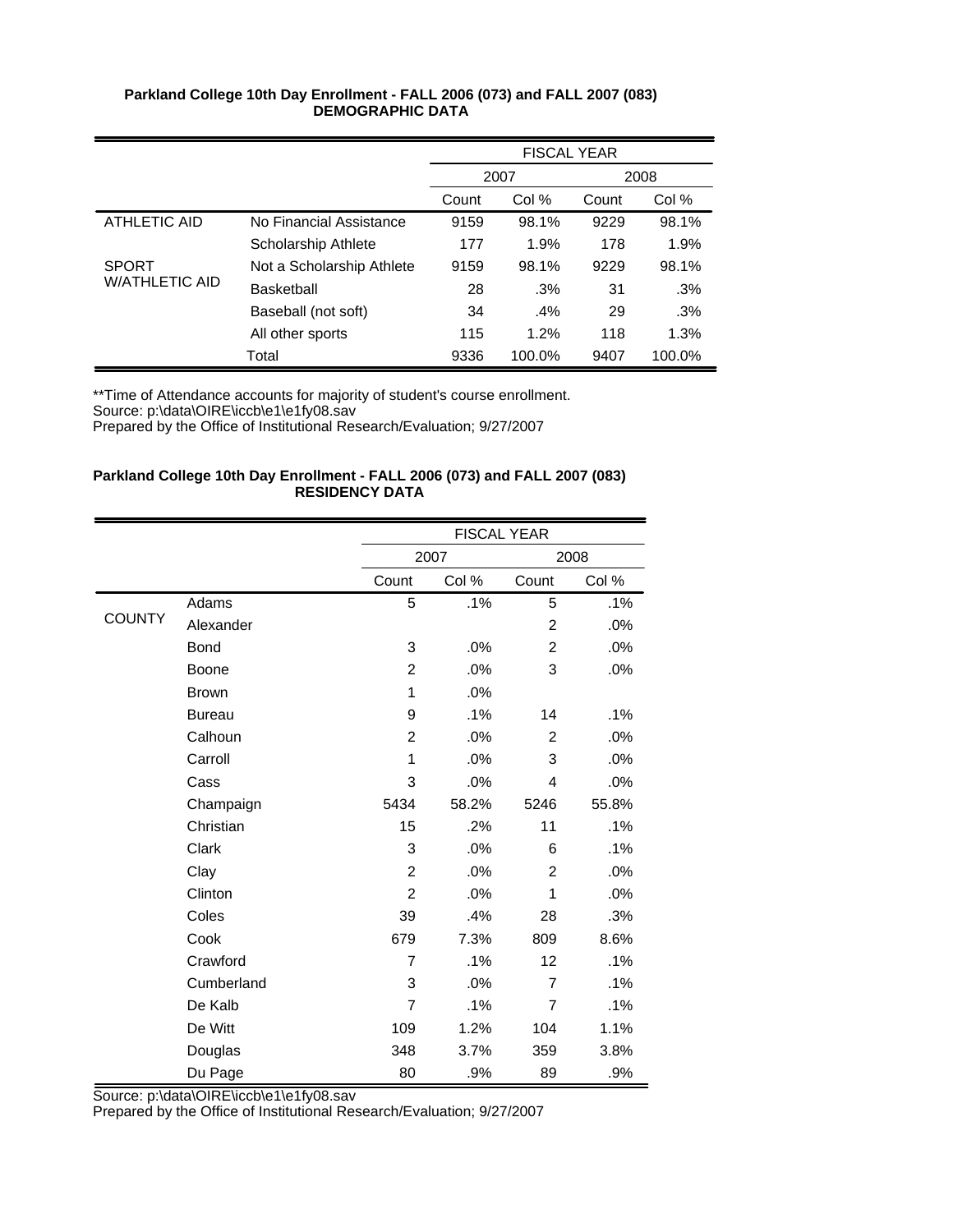|               |            |                | <b>FISCAL YEAR</b> |                         |        |  |
|---------------|------------|----------------|--------------------|-------------------------|--------|--|
|               |            |                | 2007               |                         | 2008   |  |
|               |            | Count          | Col %              | Count                   | Col %  |  |
|               | Edgar      | 34             | .4%                | 28                      | .3%    |  |
| <b>COUNTY</b> | Edwards    | 3              | .0%                | 3                       | .0%    |  |
|               | Effingham  | 22             | .2%                | 29                      | .3%    |  |
|               | Fayette    | 5              | .1%                | $\overline{7}$          | .1%    |  |
|               | Ford       | 311            | 3.3%               | 307                     | 3.3%   |  |
|               | Franklin   | 1              | .0%                |                         |        |  |
|               | Fulton     | $\mathbf 1$    | .0%                | 9                       | .1%    |  |
|               | Gallatin   |                |                    | 1                       | .0%    |  |
|               | Greene     | $\overline{c}$ | .0%                | 3                       | .0%    |  |
|               | Grundy     | $\overline{7}$ | .1%                | $\overline{2}$          | .0%    |  |
|               | Hamilton   | 1              | .0%                |                         |        |  |
|               | Hancock    | 5              | .1%                | 1                       | .0%    |  |
|               | Henderson  | 1              | .0%                | 1                       | .0%    |  |
|               | Henry      | 12             | .1%                | 9                       | .1%    |  |
|               | Iroquois   | 192            | 2.1%               | 216                     | 2.3%   |  |
|               | Jackson    | 5              | .1%                | 6                       | .1%    |  |
|               | Jasper     | 3              | .0%                | 5                       | .1%    |  |
|               | Jefferson  | 4              | .0%                | 1                       | .0%    |  |
|               | Jersey     | 1              | .0%                | 1                       | .0%    |  |
|               | Johnson    | 1              | .0%                |                         |        |  |
|               | Kane       | 43             | .5%                | 34                      | .4%    |  |
|               | Kankakee   | 28             | .3%                | 47                      | .5%    |  |
|               | Kendall    | $\overline{7}$ | .1%                | 5                       | .1%    |  |
|               | Knox       | 3              | .0%                | 6                       | .1%    |  |
|               | Lake       | 79             | .8%                | 77                      | .8%    |  |
|               | La Salle   | 27             | .3%                | 15                      | .2%    |  |
|               | Lawrence   | 4              | .0%                | $\overline{\mathbf{c}}$ | .0%    |  |
|               | Lee        | 1              | $.0\%$             | $\overline{2}$          | $.0\%$ |  |
|               | Livingston | 133            | 1.4%               | 110                     | 1.2%   |  |
|               | Logan      | 11             | .1%                | 11                      | .1%    |  |
|               | McDonough  | 6              | .1%                | 5                       | .1%    |  |
|               | McHenry    | 26             | .3%                | 17                      | .2%    |  |
|               | McLean     | 237            | 2.5%               | 199                     | 2.1%   |  |
|               | Macon      | 71             | .8%                | 74                      | .8%    |  |
|               | Macoupin   | $\overline{4}$ | .0%                | 5                       | .1%    |  |
|               | Madison    | 38             | .4%                | 18                      | .2%    |  |
|               | Marion     | 10             | .1%                | 9                       | .1%    |  |
|               | Marshall   | 3              | .0%                | $\overline{c}$          | .0%    |  |
|               | Mason      | 8              | .1%                | 8                       | .1%    |  |

Source: p:\data\OIRE\iccb\e1\e1fy08.sav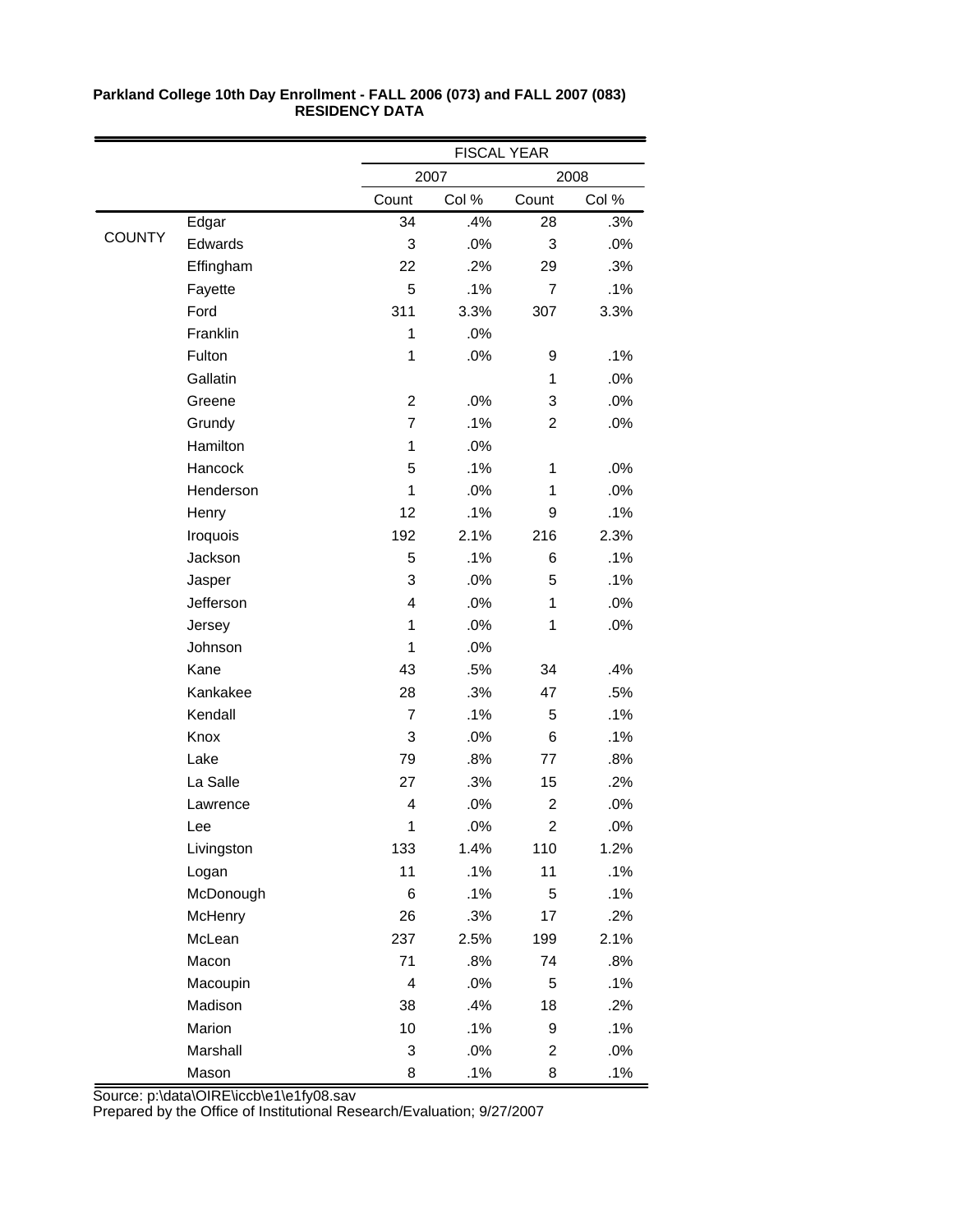|               |                         | <b>FISCAL YEAR</b> |        |                |        |
|---------------|-------------------------|--------------------|--------|----------------|--------|
|               |                         |                    | 2007   |                | 2008   |
|               |                         | Count              | Col %  | Count          | Col %  |
|               | Menard                  | 3                  | .0%    | 9              | .1%    |
| <b>COUNTY</b> | Mercer                  | 3                  | .0%    | 5              | .1%    |
|               | Monroe                  | 3                  | .0%    | 7              | .1%    |
|               | Montgomery              | $\overline{7}$     | .1%    | 6              | .1%    |
|               | Morgan                  | 6                  | .1%    | 11             | .1%    |
|               | Moultrie                | 12                 | .1%    | 6              | .1%    |
|               | Ogle                    | 6                  | .1%    | $\overline{7}$ | .1%    |
|               | Peoria                  | 21                 | .2%    | 47             | .5%    |
|               | Perry                   |                    |        | 1              | .0%    |
|               | Piatt                   | 382                | 4.1%   | 400            | 4.3%   |
|               | Pike                    | 3                  | .0%    |                |        |
|               | Pulaski                 | 1                  | .0%    |                |        |
|               | Putnam                  | 1                  | .0%    | 5              | .1%    |
|               | Randolph                | $\overline{2}$     | .0%    | 3              | .0%    |
|               | Richland                | $\overline{c}$     | .0%    | $\overline{c}$ | .0%    |
|               | Rock Island             | 12                 | .1%    | 13             | .1%    |
|               | St. Clair               | 35                 | .4%    | 17             | .2%    |
|               | Saline                  | $\overline{2}$     | .0%    |                |        |
|               | Sangamon                | 39                 | .4%    | 63             | $.7\%$ |
|               | Schuyler                | $\overline{c}$     | .0%    | $\overline{2}$ | .0%    |
|               | Scott                   | 3                  | .0%    | 4              | .0%    |
|               | Shelby                  | 13                 | .1%    | 8              | .1%    |
|               | <b>Stark</b>            | $\overline{2}$     | .0%    | $\overline{2}$ | .0%    |
|               | Stephenson              | 6                  | .1%    | 13             | .1%    |
|               | Tazewell                | 24                 | .3%    | 34             | .4%    |
|               | Union                   | 1                  | .0%    | $\overline{c}$ | .0%    |
|               | Vermilion               | 145                | 1.6%   | 191            | 2.0%   |
|               | Wabash                  | 1                  | .0%    |                |        |
|               | Warren                  | 5                  | .1%    | 8              | .1%    |
|               | Washington              | $\overline{c}$     | .0%    | 3              | .0%    |
|               | Wayne                   | 5                  | .1%    | 6              | .1%    |
|               | White                   | 1                  | .0%    | 1              | .0%    |
|               | Whiteside               | $\overline{7}$     | .1%    | 11             | .1%    |
|               | Will                    | 60                 | .6%    | 75             | .8%    |
|               | Williamson              | 1                  | .0%    | 4              | .0%    |
|               | Winnebago               | 10                 | .1%    | 14             | .1%    |
|               | Woodford                | 9                  | .1%    | 7              | .1%    |
|               | Correct/OOState/Foreign | 395                | 4.2%   | 429            | 4.6%   |
|               | Total                   | 9336               | 100.0% | 9407           | 100.0% |

Source: p:\data\OIRE\iccb\e1\e1fy08.sav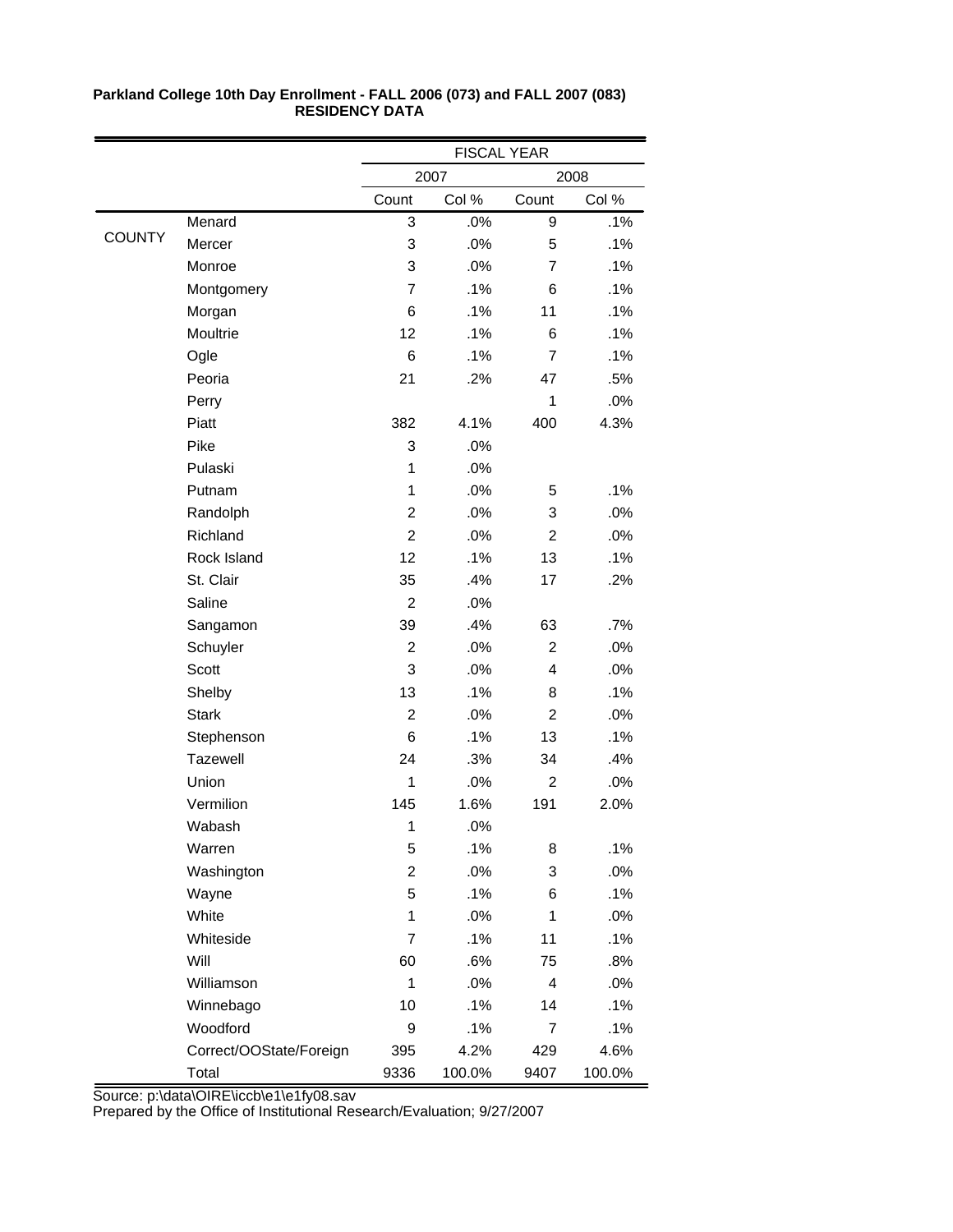|                        |                                     | <b>FISCAL YEAR</b> |        |                |        |
|------------------------|-------------------------------------|--------------------|--------|----------------|--------|
|                        |                                     |                    | 2007   |                | 2008   |
|                        |                                     | Count              | Col %  | Count          | Col %  |
| <b>OUT-OF-DISTRICT</b> | Total                               | 2010               | 100.0% | 2221           | 100.0% |
|                        | Kaskaskia Coll                      | 21                 | 1.0%   | 20             | .9%    |
|                        | Coll of DuPage                      | 84                 | 4.2%   | 93             | 4.2%   |
|                        | <b>Black Hawk Coll</b>              | 23                 | 1.1%   | 20             | .9%    |
|                        | <b>Triton Coll</b>                  | 39                 | 1.9%   | 27             | 1.2%   |
|                        | Sauk Valley Comm Coll               | 10                 | .5%    | 19             | .9%    |
|                        | Danville Area Comm Coll             | 160                | 8.0%   | 187            | 8.4%   |
|                        | City Coll of Chicago                | 334                | 16.6%  | 458            | 20.6%  |
|                        | Elgin Comm College                  | 34                 | 1.7%   | 22             | 1.0%   |
|                        | S Surburban Coll                    | 39                 | 1.9%   | 44             | 2.0%   |
|                        | Rock Valley Coll                    | 19                 | .9%    | 24             | 1.1%   |
|                        | <b>William Rainey Harper</b><br>Col | 41                 | 2.0%   | 33             | 1.5%   |
|                        | Il Valley Comm Coll                 | 36                 | 1.8%   | 30             | 1.4%   |
|                        | Il Central Coll                     | 51                 | 2.5%   | 88             | 4.0%   |
|                        | <b>Prairie State Coll</b>           | 57                 | 2.8%   | 84             | 3.8%   |
|                        | Waubonsee Comm Coll                 | 37                 | 1.8%   | 37             | 1.7%   |
|                        | Lake Land Coll                      | 112                | 5.6%   | 103            | 4.6%   |
|                        | Carl Sandburg Coll                  | 56                 | 2.8%   | 49             | 2.2%   |
|                        | <b>Highland Coomm Coll</b>          | $\overline{7}$     | .3%    | 9              | .4%    |
|                        | Kankakee Comm Coll                  | 93                 | 4.6%   | 120            | 5.4%   |
|                        | Rend Lake Coll                      | 5                  | .2%    | $\overline{2}$ | .1%    |
|                        | <b>Belleville Area Coll</b>         | 46                 | 2.3%   | 21             | .9%    |
|                        | Kishwaukee Coll                     | $\overline{7}$     | .3%    | 7              | .3%    |
|                        | Moraine Valley Comm<br>Coll         | 36                 | 1.8%   | 30             | 1.4%   |
|                        | Joliet Junior Coll                  | 72                 | 3.6%   | 70             | 3.2%   |
|                        | Lincoln Land Comm Coll              | 71                 | 3.5%   | 101            | 4.5%   |
|                        | <b>Morton College</b>               | 12                 | .6%    | 17             | .8%    |
|                        | <b>McHenry County Coll</b>          | 18                 | .9%    | 15             | .7%    |
|                        | Il Eastern Comm Coll                | 23                 | 1.1%   | 27             | 1.2%   |
|                        | John A Logan Coll                   | 5                  | .2%    | 5              | .2%    |
|                        | Shawnee Comm Coll                   | 3                  | .1%    | 3              | .1%    |
|                        | Coll of Lake County                 | 69                 | 3.4%   | 73             | 3.3%   |
|                        | Southeastern II Coll                | 3                  | .1%    | 1              | .0%    |
|                        | Spoon River Coll                    | 8                  | .4%    | 10             | .5%    |
|                        | Oakton College                      | 48                 | 2.4%   | 62             | 2.8%   |
|                        | Lewis & Clark Comm Coll             | 26                 | 1.3%   | 23             | 1.0%   |
|                        | <b>Richland Comm Coll</b>           | 97                 | 4.8%   | 88             | 4.0%   |
|                        | John Wood Comm Coll                 | 6                  | .3%    | 9              | .4%    |

Source: p:\data\OIRE\iccb\e1\e1fy08.sav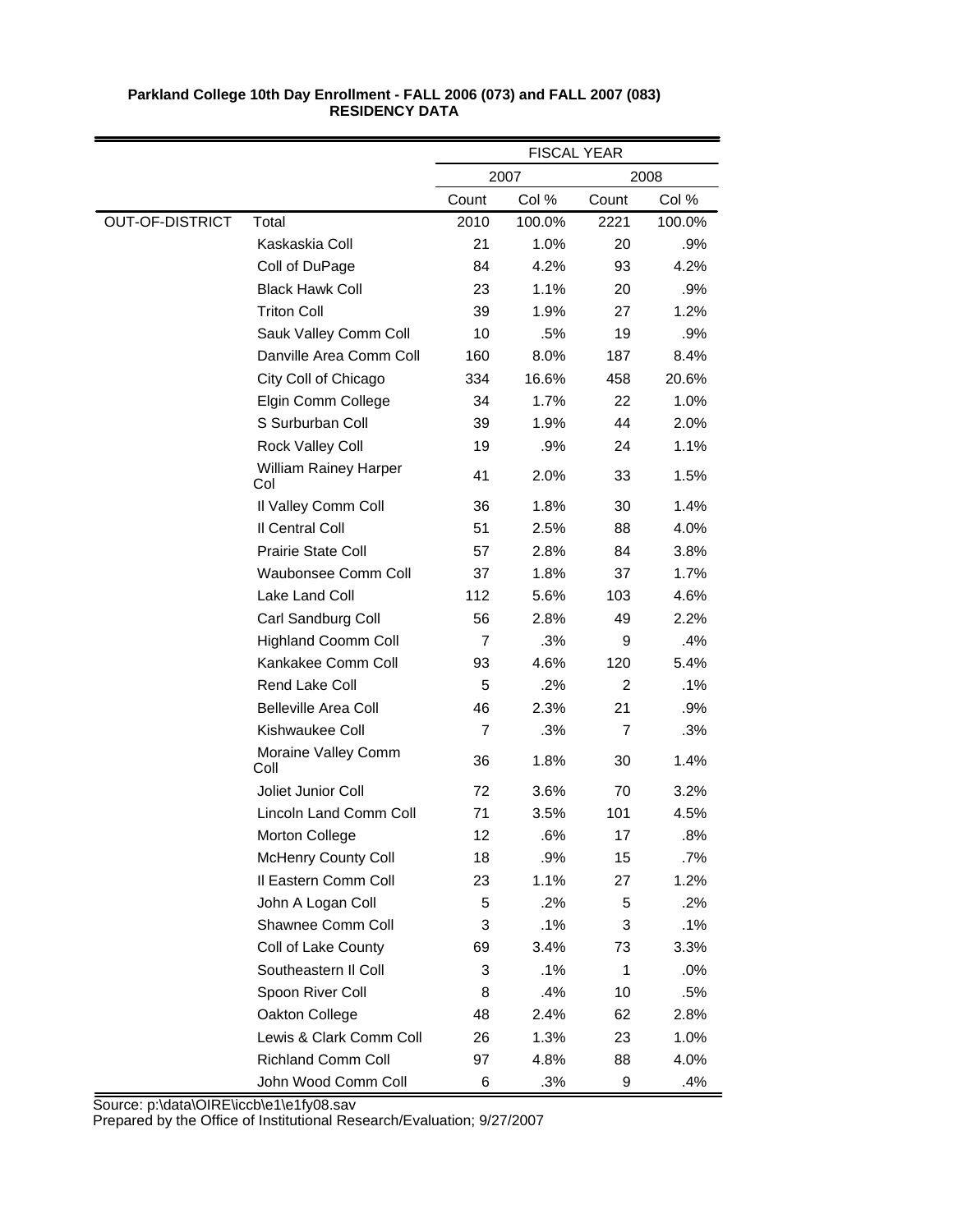|                              |                              | <b>FISCAL YEAR</b> |        |       |        |
|------------------------------|------------------------------|--------------------|--------|-------|--------|
|                              |                              |                    | 2007   |       | 2008   |
|                              |                              | Count              | Col %  | Count | Col %  |
| <b>OUT-OF-DISTRICT</b>       | <b>Heartland Comm Coll</b>   | 194                | 9.7%   | 184   | 8.3%   |
|                              | State Comm Coll              | 8                  | $.4\%$ | 6     | .3%    |
| DIST INSTRUCT<br>ARRANGEMENT | Not shared/not<br>chargeback | 9004               | 96.4%  | 9098  | 96.7%  |
|                              | Shared from another coll     | 252                | 2.7%   | 219   | 2.3%   |
|                              | Chargeback                   | 80                 | .9%    | 90    | 1.0%   |
|                              | Total                        | 9336               | 100.0% | 9407  | 100.0% |

Source: p:\data\OIRE\iccb\e1\e1fy08.sav

Prepared by the Office of Institutional Research/Evaluation; 9/27/2007

## **Parkland College 10th Day Enrollment - FALL 2006 (073) and FALL 2007 (083) RESIDENCY DATA**

|              |                      |                | <b>FISCAL YEAR</b> |                |       |
|--------------|----------------------|----------------|--------------------|----------------|-------|
|              |                      |                | 2007               |                | 2008  |
|              |                      | Count          | Col %              | Count          | Col % |
| <b>STATE</b> | Alabama              |                |                    | $\mathbf{1}$   | .0%   |
|              | Arizona              | $\mathbf 1$    | .0%                | $\mathbf{1}$   | .0%   |
|              | Arkansas             |                |                    | $\overline{2}$ | .0%   |
|              | California           | 5              | .1%                | 6              | .1%   |
|              | Colorado             | 1              | .0%                | 4              | .0%   |
|              | Connecticut          |                |                    | $\overline{2}$ | .0%   |
|              | District of Columbia |                |                    | $\mathbf{1}$   | .0%   |
|              | Florida              | 3              | .0%                | 7              | .1%   |
|              | Georgia              |                |                    | $\overline{2}$ | .0%   |
|              | Idaho                | 1              | .0%                |                |       |
|              | Illinois             | 8943           | 95.8%              | 8979           | 95.5% |
|              | Indiana              | 23             | .2%                | 33             | .4%   |
|              | lowa                 | 4              | .0%                | $\overline{c}$ | .0%   |
|              | Kansas               | $\overline{2}$ | .0%                |                |       |
|              | Kentucky             |                |                    | 3              | .0%   |
|              | Louisiana            |                |                    | $\mathbf{1}$   | .0%   |
|              | Maine                | 1              | .0%                |                |       |
|              | Maryland             | 3              | .0%                | 1              | .0%   |
|              | Massachusetts        |                |                    | 1              | .0%   |
|              | Michigan             | 1              | .0%                | 5              | .1%   |
|              | Minnesota            | 3              | .0%                | 3              | .0%   |
|              | Mississippi          | 1              | .0%                | $\mathbf{1}$   | .0%   |
|              | Missouri             | $\overline{7}$ | .1%                | 9              | .1%   |
|              | Montana              | 1              | .0%                |                |       |

Source: p:\data\OIRE\iccb\e1\e1fy08.sav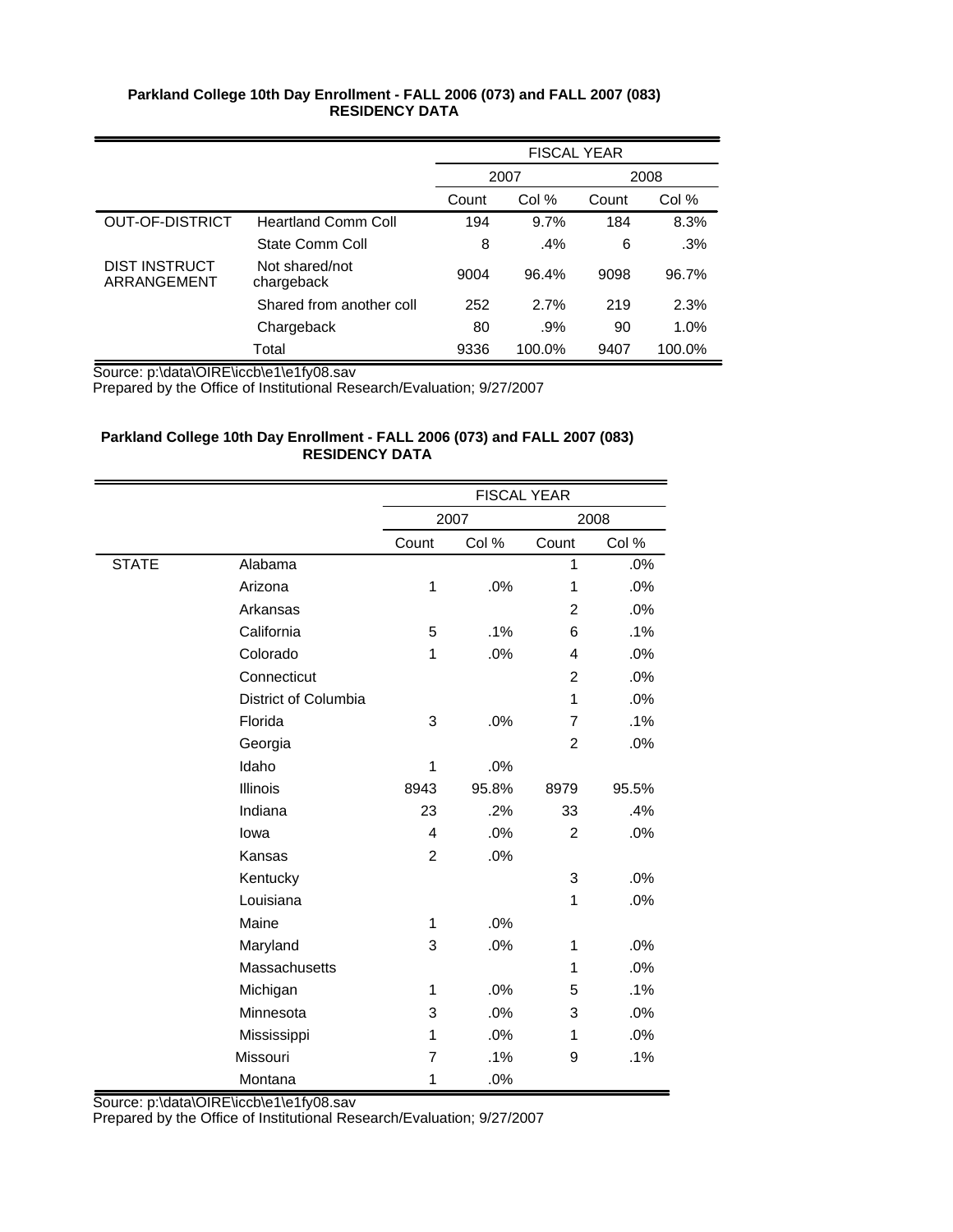|              |                  |       | <b>FISCAL YEAR</b> |                |        |  |
|--------------|------------------|-------|--------------------|----------------|--------|--|
|              |                  |       | 2007               |                | 2008   |  |
|              |                  | Count | Col %              | Count          | Col %  |  |
| <b>STATE</b> | Nebraska         |       |                    | $\overline{2}$ | .0%    |  |
|              | Nevada           | 1     | .0%                |                |        |  |
|              | New Hampshire    |       |                    | 1              | .0%    |  |
|              | New Jersey       | 2     | .0%                | 3              | .0%    |  |
|              | New York         |       |                    | $\overline{2}$ | .0%    |  |
|              | North Carolina   |       |                    | 1              | .0%    |  |
|              | Ohio             | 3     | .0%                | 5              | .1%    |  |
|              | Oklahoma         | 1     | .0%                | 1              | $.0\%$ |  |
|              | Oregon           | 1     | .0%                |                |        |  |
|              | Pennsylvania     | 1     | .0%                | 1              | .0%    |  |
|              | Rode Island      | 1     | .0%                | 1              | .0%    |  |
|              | S Carolina       |       |                    | $\overline{2}$ | .0%    |  |
|              | <b>Tennessee</b> | 1     | .0%                | 4              | .0%    |  |
|              | Texas            | 8     | .1%                | 7              | .1%    |  |
|              | Virginia         | 3     | .0%                | 3              | .0%    |  |
|              | Washington       |       |                    | $\overline{2}$ | .0%    |  |
|              | Wisconsin        | 3     | .0%                | 1              | .0%    |  |
|              | Foreign          | 311   | 3.3%               | 307            | 3.3%   |  |
|              | Total            | 9336  | 100.0%             | 9407           | 100.0% |  |

Source: p:\data\OIRE\iccb\e1\e1fy08.sav

Prepared by the Office of Institutional Research/Evaluation; 9/27/2007

### **Parkland College 10th Day Enrollment - FALL 2006 (073) and FALL 2007 (083) PROGRAM MAJOR AND PREVIOUS COLLEGE EXPERIENCE**

|                  |                 |       | <b>FISCAL YEAR</b> |                |        |  |
|------------------|-----------------|-------|--------------------|----------------|--------|--|
|                  |                 |       | 2007               |                | 2008   |  |
|                  |                 | Count | Col %              | Count          | Col %  |  |
| PROGRAM OF STUDY | <b>B ABGAAS</b> | 3     | .0%                | $\overline{2}$ | .0%    |  |
|                  | <b>B ABKAAS</b> | 9     | $.1\%$             | 9              | .1%    |  |
|                  | <b>B ABLAAS</b> | 52    | .6%                | 63             | .7%    |  |
|                  | <b>B ABMAAS</b> | 27    | .3%                | 33             | .4%    |  |
|                  | <b>B ABRAAS</b> | 4     | $.0\%$             | 7              | .1%    |  |
|                  | <b>B ABTAAS</b> | 6     | $.1\%$             | 4              | $.0\%$ |  |
|                  | <b>B ACCAAS</b> | 109   | 1.2%               | 109            | 1.2%   |  |
|                  | <b>B ACCCER</b> | 12    | $.1\%$             | 13             | .1%    |  |
|                  | <b>B AGBCER</b> | 3     | $.0\%$             | 4              | $.0\%$ |  |
|                  | <b>B CCPAAS</b> | 1     | $.0\%$             | 1              | $.0\%$ |  |
|                  | <b>B CMSAAS</b> |       | .0%                |                | .0%    |  |

Source: p:\data\OIRE\iccb\e1\e1fy08.sav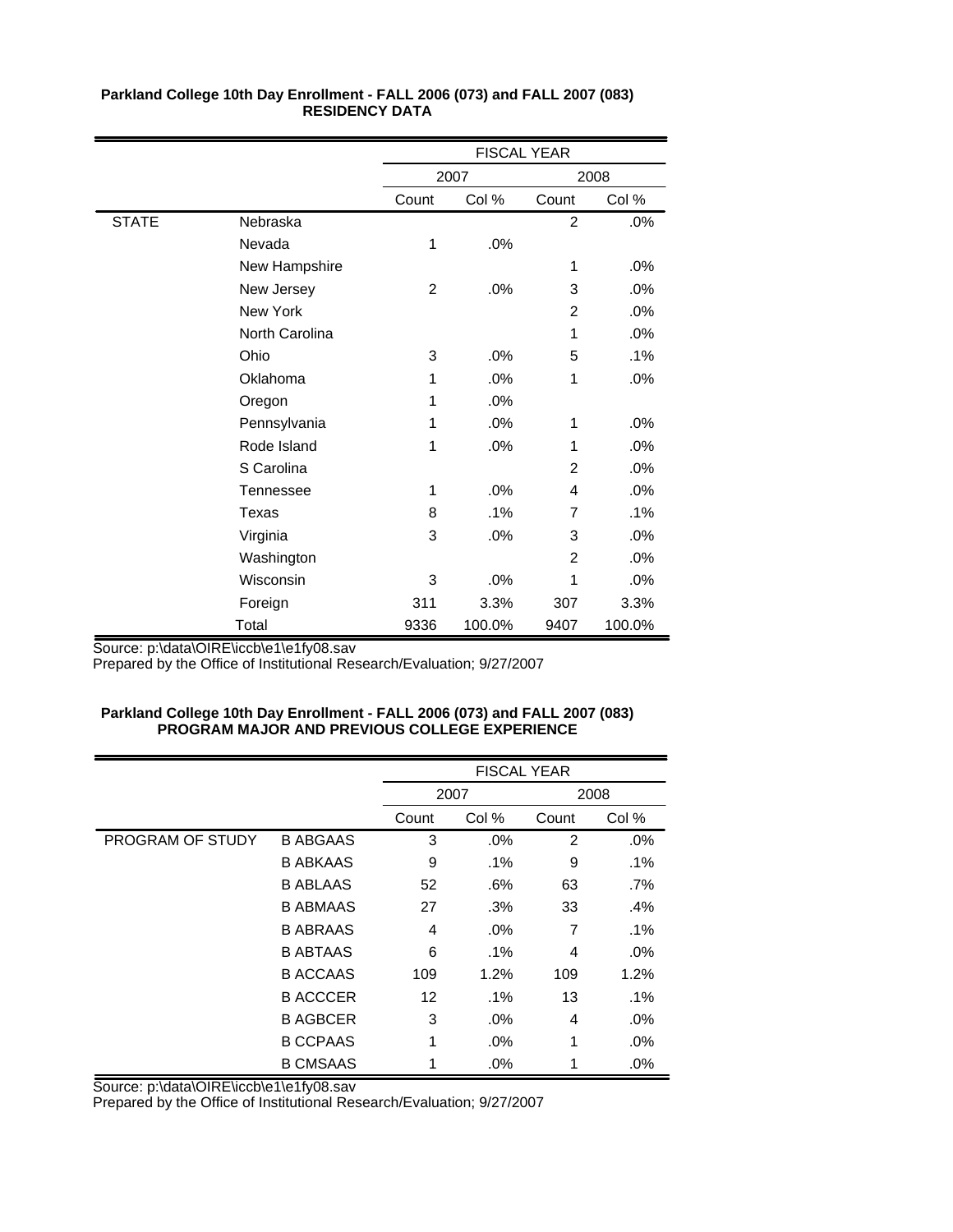|                  |                 |                  | <b>FISCAL YEAR</b> |                |        |
|------------------|-----------------|------------------|--------------------|----------------|--------|
|                  |                 |                  | 2007               |                | 2008   |
|                  |                 | Count            | Col %              | Count          | Col %  |
| PROGRAM OF STUDY | <b>B CPLAAS</b> | 1                | .0%                |                |        |
|                  | <b>B CSSAAS</b> |                  |                    | 1              | .0%    |
|                  | <b>B EQMAAS</b> | 22               | .2%                | 18             | .2%    |
|                  | <b>B EQMCER</b> | 4                | .0%                | 3              | .0%    |
|                  | <b>B GISAAS</b> | 1                | .0%                |                |        |
|                  | <b>B HIFCER</b> | $\overline{c}$   | .0%                | 4              | .0%    |
|                  | <b>B HIHAAS</b> | 13               | .1%                | 24             | .3%    |
|                  | <b>B HIMCER</b> | $\boldsymbol{2}$ | .0%                | 3              | .0%    |
|                  | <b>B HIRAAS</b> | 51               | .5%                | 45             | .5%    |
|                  | <b>B INDCER</b> | 7                | .1%                | 15             | .2%    |
|                  | <b>B INTCER</b> | 3                | .0%                | $\mathbf 1$    | .0%    |
|                  | <b>B MGTAAS</b> | 183              | 2.0%               | 147            | 1.6%   |
|                  | <b>B MKTAAS</b> | 58               | .6%                | 58             | .6%    |
|                  | <b>B OCAAAS</b> | 2                | .0%                | $\overline{c}$ | .0%    |
|                  | <b>B OCMAAS</b> | 1                | .0%                |                |        |
|                  | C TFCCER        | 1                | .0%                |                |        |
|                  | C TFLCER        | 14               | .1%                | $\overline{c}$ | .0%    |
|                  | C TFOCER        | $\boldsymbol{2}$ | .0%                |                |        |
|                  | E ACRAAS        | 50               | .5%                | 66             | .7%    |
|                  | <b>E ACRCER</b> | 13               | .1%                | 4              | .0%    |
|                  | E AFTAAS        | 31               | .3%                | 37             | .4%    |
|                  | <b>E AMTCER</b> | 8                | .1%                | 3              | .0%    |
|                  | <b>E AUSCER</b> | 4                | .0%                | 1              | .0%    |
|                  | E AUTAAS        | 75               | .8%                | 65             | .7%    |
|                  | <b>E BCRCER</b> | 13               | .1%                | 8              | .1%    |
|                  | <b>E BLACER</b> |                  |                    | 8              | .1%    |
|                  | E CCACER        | $\overline{c}$   | .0%                | 60             | .6%    |
|                  | E CDBAAS        | 30               | .3%                | 33             | .4%    |
|                  | E CDMAAS        | 76               | .8%                | 76             | .8%    |
|                  | E CDSAAS        | 10               | .1%                | 9              | .1%    |
|                  | E CITAAS        |                  |                    | 1              | .0%    |
|                  | E CIVCER        | 4                | .0%                | 5              | .1%    |
|                  | E CMDCER        | 5                | .1%                | 4              | .0%    |
|                  | E CTTAAS        | 1                | .0%                | 6              | .1%    |
|                  | E ECJAAS        | 48               | .5%                | 37             | .4%    |
|                  | E ECSAAS        | 43               | .5%                | 41             | .4%    |
|                  | E ELPCER        | 13               | .1%                | 13             | .1%    |
|                  | E ENOCER        | $\boldsymbol{2}$ | .0%                | 3              | $.0\%$ |
|                  | E ENSAES        | 161              | 1.7%               | 169            | 1.8%   |

Source: p:\data\OIRE\iccb\e1\e1fy08.sav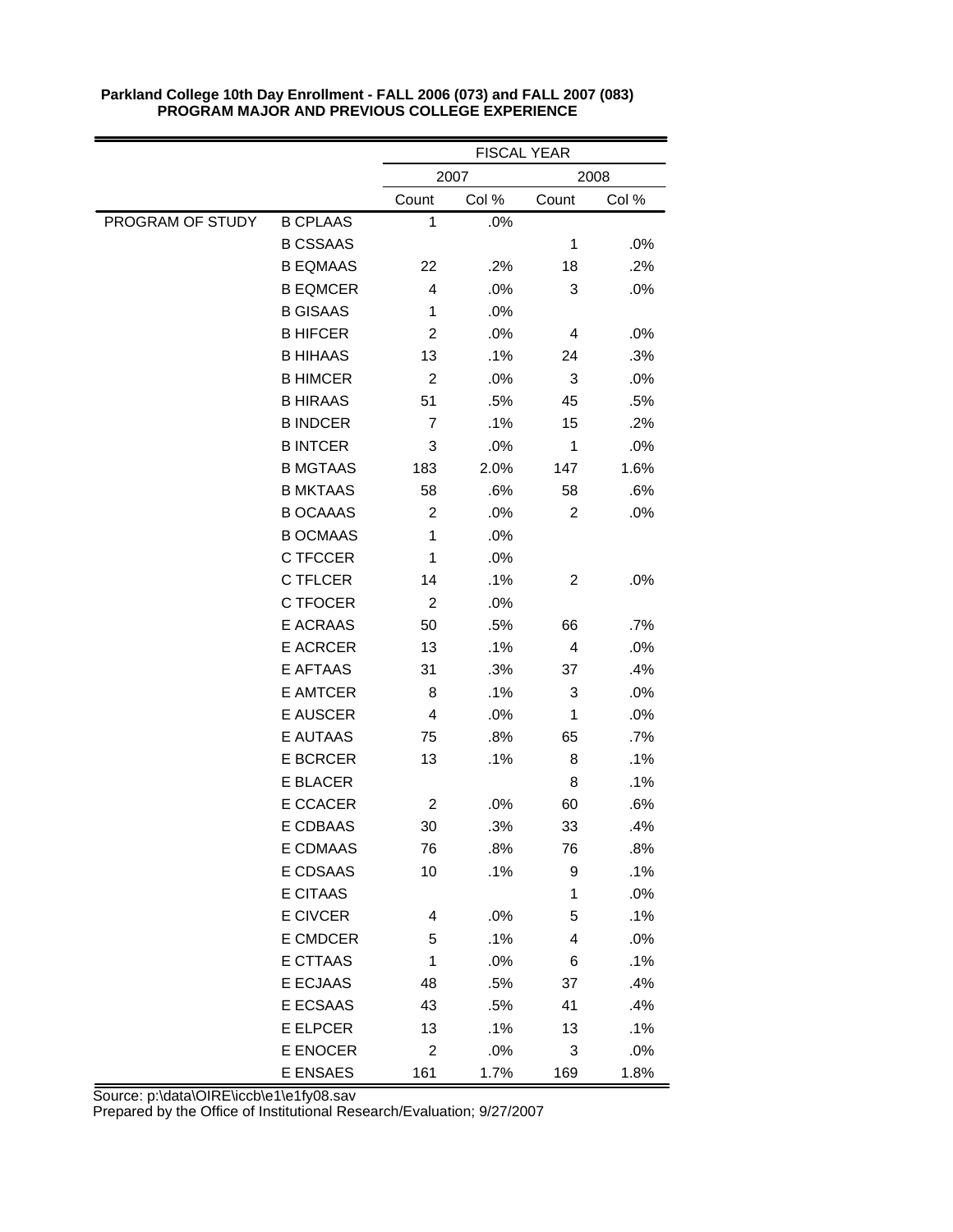|                  |                 | <b>FISCAL YEAR</b>      |       |                |       |
|------------------|-----------------|-------------------------|-------|----------------|-------|
|                  |                 | 2007<br>2008            |       |                |       |
|                  |                 | Count                   | Col % | Count          | Col % |
| PROGRAM OF STUDY | E GLZCER        |                         |       | 1              | .0%   |
|                  | E HVCCER        | 8                       | .1%   | 12             | .1%   |
|                  | <b>E LBRCER</b> | 1                       | .0%   | 12             | .1%   |
|                  | <b>E MFGAAS</b> | 22                      | .2%   | 15             | .2%   |
|                  | <b>E MFTCER</b> | $\overline{\mathbf{c}}$ | .0%   | 1              | .0%   |
|                  | <b>E MLLCER</b> |                         |       | 1              | .0%   |
|                  | <b>E MLRCER</b> |                         |       | $\overline{7}$ | .1%   |
|                  | <b>E MPECER</b> |                         |       | $\overline{c}$ | .0%   |
|                  | E PDACER        | 1                       | .0%   | 13             | .1%   |
|                  | E PETAAS        | 52                      | .6%   | 48             | .5%   |
|                  | <b>E SMACER</b> |                         |       | $\overline{c}$ | .0%   |
|                  | <b>E TACCER</b> | $\overline{c}$          | .0%   | 1              | .0%   |
|                  | F AADAFA        | 56                      | .6%   | 54             | .6%   |
|                  | F AAEAFA        | 14                      | .1%   | 14             | .1%   |
|                  | <b>F GDSAAS</b> | 47                      | .5%   | 61             | .6%   |
|                  | <b>F GDWAAS</b> | 5                       | .1%   | $\overline{c}$ | .0%   |
|                  | <b>F MCBAAS</b> | 26                      | .3%   | 34             | .4%   |
|                  | <b>F MCCAAS</b> | 4                       | .0%   | 8              | .1%   |
|                  | <b>F MCVAAS</b> | $\mathbf{1}$            | .0%   |                |       |
|                  | <b>F MSEAFA</b> | 28                      | .3%   | 28             | .3%   |
|                  | <b>F MSPAFA</b> | 21                      | .2%   | 32             | .3%   |
|                  | <b>G DHGAAS</b> | 69                      | .7%   | 69             | .7%   |
|                  | <b>G EMACER</b> | 3                       | .0%   | $\mathbf 1$    | .0%   |
|                  | <b>G EMTCER</b> | 3                       | .0%   | 10             | .1%   |
|                  | <b>G MASCER</b> | 37                      | .4%   | 47             | .5%   |
|                  | <b>G MSGCER</b> | 29                      | .3%   | 27             | .3%   |
|                  | <b>G NASCER</b> | 20                      | .2%   | 25             | .3%   |
|                  | <b>G NURAAS</b> | 219                     | 2.3%  | 218            | 2.3%  |
|                  | <b>G NURCER</b> | 2                       | .0%   | 1              | .0%   |
|                  | <b>G OTAAAS</b> | 34                      | .4%   | 40             | .4%   |
|                  | <b>G RTTAAS</b> | 47                      | .5%   | 45             | .5%   |
|                  | <b>G SURAAS</b> | 41                      | .4%   | 33             | .4%   |
|                  | <b>G VTTAAS</b> | 67                      | .7%   | 63             | .7%   |
|                  | <b>G XRAAAS</b> | 33                      | .4%   | 37             | .4%   |
|                  | H GAAAA         | 1357                    | 14.5% | 1333           | 14.2% |
|                  | H GAACE         | 1203                    | 12.9% | 1144           | 12.2% |
|                  | M CNAAAS        | 2                       | .0%   |                |       |
|                  | N ASGAS         | 1599                    | 17.1% | 1512           | 16.1% |
|                  | OCCUP0199       | 28                      | .3%   | 42             | .4%   |

Source: p:\data\OIRE\iccb\e1\e1fy08.sav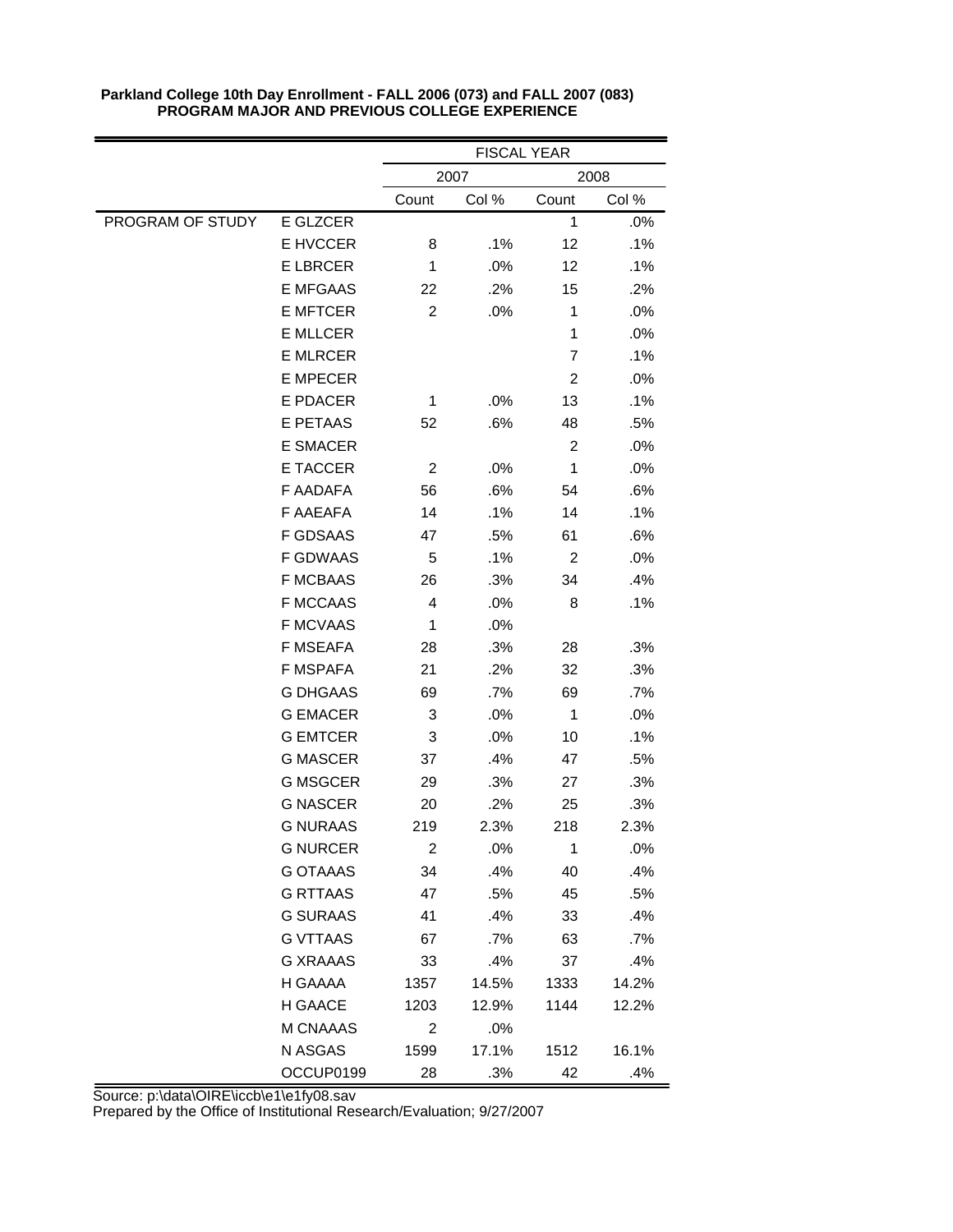|                  |                 | <b>FISCAL YEAR</b> |       |                |       |
|------------------|-----------------|--------------------|-------|----------------|-------|
|                  |                 | 2007<br>2008       |       |                |       |
|                  |                 | Count              | Col % | Count          | Col % |
| PROGRAM OF STUDY | OCCUP0699       | 24                 | .3%   | 29             | .3%   |
|                  | OCCUP0799       | 567                | 6.1%  | 665            | 7.1%  |
|                  | OCCUP0899       | $\overline{c}$     | .0%   |                |       |
|                  | OCCUP1099       | $\overline{c}$     | .0%   | 9              | .1%   |
|                  | OCCUP1599       | 10                 | .1%   | 10             | .1%   |
|                  | OCCUP1799       | 602                | 6.4%  | 634            | 6.7%  |
|                  | OCCUP2001       | 13                 | .1%   | 16             | .2%   |
|                  | OCCUP2101       | 29                 | .3%   | 30             | .3%   |
|                  | OCCUP4399       | 4                  | .0%   | 5              | .1%   |
|                  | OCCUP4499       | 4                  | .0%   | 1              | .0%   |
|                  | OCCUP4699       | 55                 | .6%   | 79             | .8%   |
|                  | OCCUP4799       | 41                 | .4%   | 41             | .4%   |
|                  | OCCUP4899       | 35                 | .4%   | 40             | .4%   |
|                  | OCCUP4999       | 20                 | .2%   | $\overline{c}$ | .0%   |
|                  | S CDACER        | $\overline{4}$     | .0%   | 5              | .1%   |
|                  | S CHDAAS        | 88                 | .9%   | 91             | 1.0%  |
|                  | S CJSAAS        | 141                | 1.5%  | 129            | 1.4%  |
|                  | S FSTAAS        | 45                 | .5%   | 52             | .6%   |
|                  | S FSTCER        | $\overline{c}$     | .0%   | 3              | .0%   |
|                  | S HSTAAS        | 52                 | .6%   | 23             | .2%   |
|                  | S PROAAS        | 5                  | .1%   | 5              | .1%   |
|                  | <b>T ASPCER</b> | 3                  | .0%   | 3              | .0%   |
|                  | <b>T CGRCER</b> | 1                  | .0%   | $\mathbf{1}$   | .0%   |
|                  | <b>T CISCER</b> | $\mathbf{1}$       | .0%   | 3              | .0%   |
|                  | <b>T CMSAAS</b> | 33                 | .4%   | 35             | .4%   |
|                  | <b>T CNAAAS</b> | 77                 | .8%   | 54             | .6%   |
|                  | <b>T CPLAAS</b> | 31                 | .3%   | 36             | .4%   |
|                  | <b>T CPMAAS</b> | 1                  | .0%   |                |       |
|                  | <b>T CSMCER</b> | 2                  | .0%   | $\overline{c}$ | .0%   |
|                  | <b>T CSSAAS</b> | $\overline{c}$     | .0%   | 3              | .0%   |
|                  | <b>T DGMAAS</b> | 21                 | .2%   | 71             | .8%   |
|                  | <b>T IPRCER</b> | 3                  | .0%   | 3              | .0%   |
|                  | <b>T LINCER</b> |                    |       | 1              | .0%   |
|                  | <b>T MSACER</b> | 1                  | .0%   | 1              | .0%   |
|                  | <b>T MSNCER</b> | 1                  | .0%   | 1              | .0%   |
|                  | T MSOCER        | 3                  | .0%   | 1              | .0%   |
|                  | <b>T NETCER</b> | 2                  | .0%   | 2              | .0%   |
|                  | T OCAAAS        | 76                 | .8%   | 60             | .6%   |
|                  | T OCPCER        | 8                  | .1%   | 4              | .0%   |

Source: p:\data\OIRE\iccb\e1\e1fy08.sav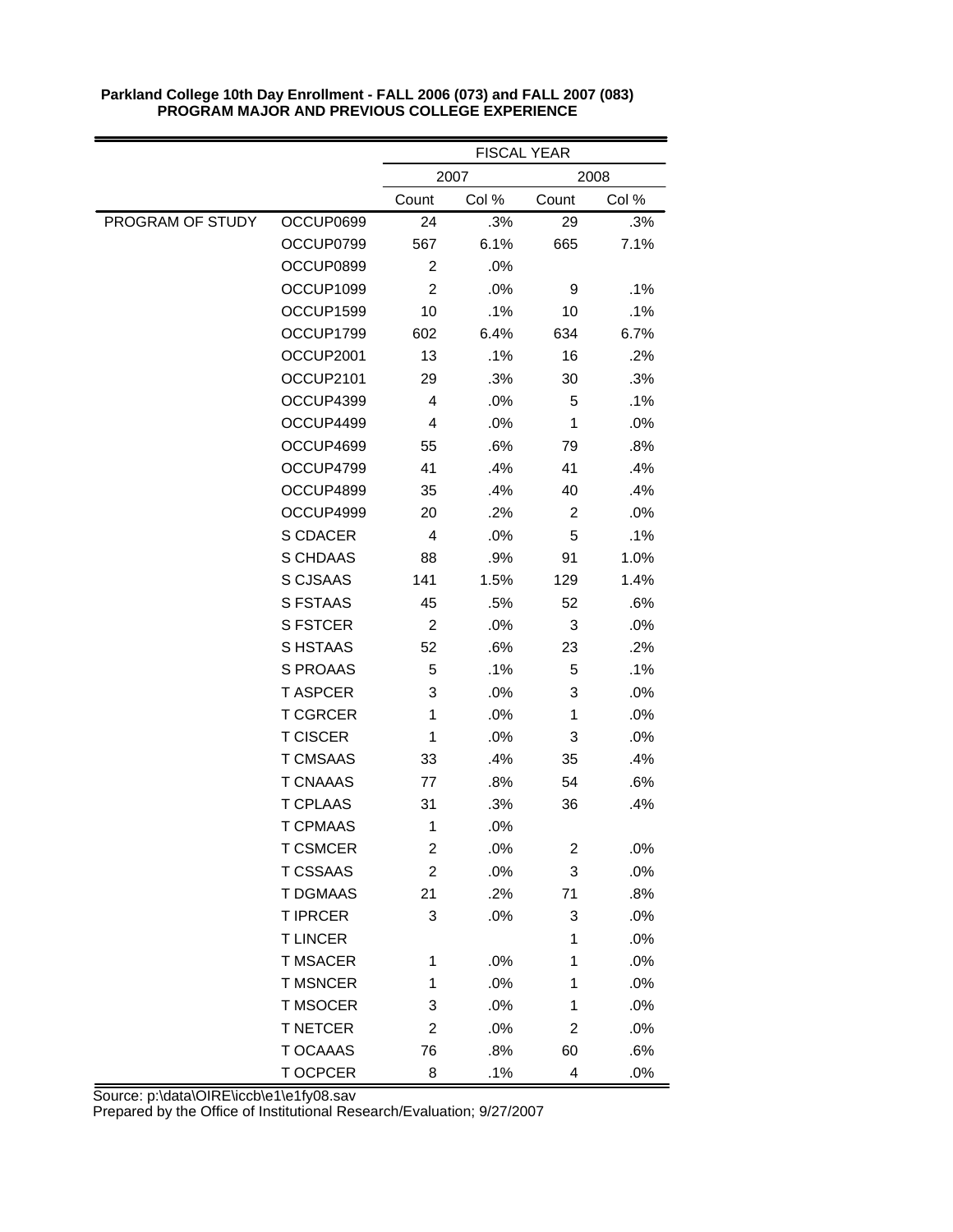|                  |                  | <b>FISCAL YEAR</b> |        |                         |        |
|------------------|------------------|--------------------|--------|-------------------------|--------|
|                  |                  | 2007<br>2008       |        |                         |        |
|                  |                  | Count              | Col %  | Count                   | Col %  |
| PROGRAM OF STUDY | <b>T OCTCER</b>  | 11                 | .1%    | 10                      | .1%    |
|                  | T ODBCER         | $\boldsymbol{2}$   | .0%    | $\mathbf{1}$            | .0%    |
|                  | T OOSCER         | 3                  | .0%    | $\overline{c}$          | .0%    |
|                  | <b>T VGAAAS</b>  | 36                 | .4%    | 19                      | .2%    |
|                  | <b>T VGPAAS</b>  | 11                 | .1%    | 6                       | .1%    |
|                  | <b>T VGWCER</b>  | 3                  | .0%    |                         |        |
|                  | <b>T WSAAAS</b>  | 7                  | .1%    |                         |        |
|                  | <b>T WSDAAS</b>  | 8                  | .1%    | $\overline{\mathbf{c}}$ | .0%    |
|                  | <b>T WSMCER</b>  | 4                  | .0%    | 8                       | .1%    |
|                  | <b>T WSPAAS</b>  | 4                  | .0%    |                         |        |
|                  | <b>VOCSK1600</b> | 35                 | .4%    | 29                      | .3%    |
|                  | <b>VOCSK1607</b> | 3                  | .0%    | 17                      | .2%    |
|                  | <b>VOCSK1614</b> | 131                | 1.4%   | 117                     | 1.2%   |
|                  | <b>VOCSK1616</b> | 13                 | .1%    | 9                       | .1%    |
|                  | <b>VOCSK1617</b> | 3                  | .0%    | 1                       | .0%    |
|                  | X CDLCER         | 5                  | .1%    | $\overline{c}$          | .0%    |
|                  | Y AB1CE          | $\mathbf 1$        | .0%    | $\mathbf{1}$            | .0%    |
|                  | Y AB2CE          | 5                  | .1%    | 3                       | .0%    |
|                  | Y AB3CE          | 24                 | .3%    | 17                      | .2%    |
|                  | Y AB4CE          | 33                 | .4%    | 28                      | .3%    |
|                  | Y AS5CE          | 17                 | .2%    | 15                      | .2%    |
|                  | Y AS6CE          | 34                 | .4%    | 10                      | .1%    |
|                  | Y ASACE          | $\overline{c}$     | .0%    |                         |        |
|                  | Y EL1CE          | 8                  | .1%    | 10                      | .1%    |
|                  | Y EL2CE          | 37                 | .4%    | 39                      | .4%    |
|                  | Y EL3CE          | 11                 | .1%    | 12                      | .1%    |
|                  | Y EL4CE          | 24                 | .3%    | 23                      | .2%    |
|                  | Y EL5CE          | 15                 | .2%    | 21                      | .2%    |
|                  | Y EL6CE          | 20                 | .2%    | 18                      | .2%    |
|                  | Y GSUAGS         | 549                | 5.9%   | 624                     | 6.6%   |
|                  | Total            | 9336               | 100.0% | 9407                    | 100.0% |

Source: p:\data\OIRE\iccb\e1\e1fy08.sav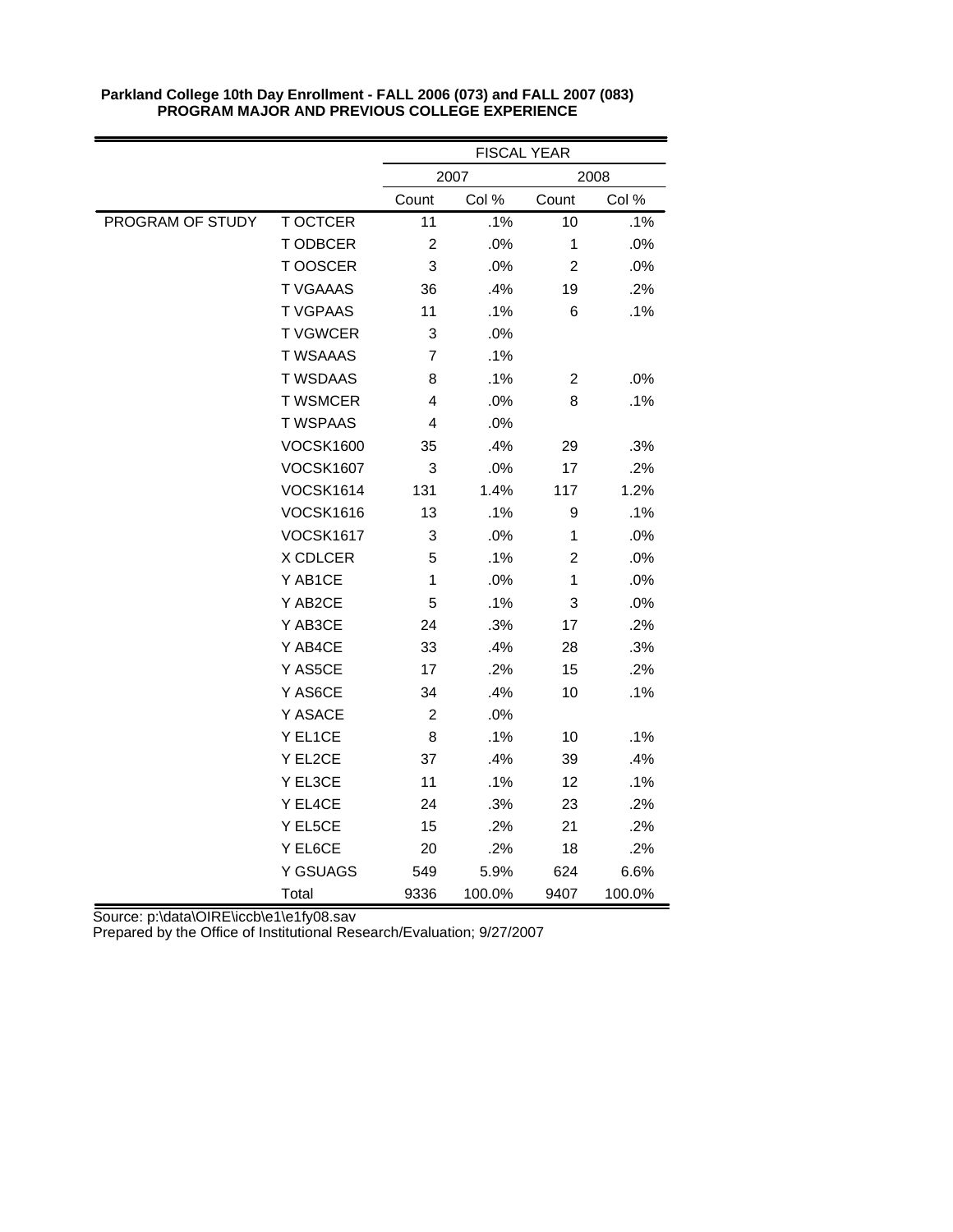|                                |                                             | <b>FISCAL YEAR</b>      |        |                         |        |
|--------------------------------|---------------------------------------------|-------------------------|--------|-------------------------|--------|
|                                |                                             |                         | 2007   |                         | 2008   |
|                                |                                             | Count                   | Col %  | Count                   | Col %  |
| <b>PREVIOUS</b>                | Total                                       | 1138                    | 100.0% | 992                     | 100.0% |
| <b>INSTITUTION</b><br>ATTENDED | <b>Unknown Institution</b>                  | $\overline{c}$          | .2%    | 3                       | .3%    |
|                                | Augustana College                           | 1                       | .1%    | $\overline{2}$          | .2%    |
|                                | <b>Aurora University</b>                    |                         |        | $\mathbf{1}$            | .1%    |
|                                | <b>Belleville Area College</b>              | 4                       | .4%    | 2                       | .2%    |
|                                | <b>Black Hawk College-East</b>              | $\overline{c}$          | .2%    | 5                       | .5%    |
|                                | <b>Black Hawk College-Quad</b><br>Cities    | 5                       | .4%    | 4                       | .4%    |
|                                | <b>Blackburn College</b>                    | $\overline{\mathbf{c}}$ | .2%    | $\mathbf{1}$            | .1%    |
|                                | <b>Bradley University</b>                   | 3                       | .3%    | $\overline{c}$          | .2%    |
|                                | Carl Sandburg College                       | 6                       | .5%    | $\overline{c}$          | .2%    |
|                                | <b>Chicago State University</b>             | $\overline{c}$          | .2%    | 1                       | .1%    |
|                                | City-Wide College                           |                         |        | 1                       | .1%    |
|                                | College of DuPage                           | 19                      | 1.7%   | 9                       | .9%    |
|                                | College of Lake County                      | 10                      | .9%    | 1                       | .1%    |
|                                | Columbia College                            | 4                       | .4%    | 5                       | .5%    |
|                                | Concordia College                           | 1                       | .1%    | $\overline{c}$          | .2%    |
|                                | Danville Area Comm.<br>College              | 34                      | 3.0%   | 46                      | 4.6%   |
|                                | <b>DePaul University</b>                    | 4                       | .4%    | 1                       | .1%    |
|                                | DeVry Institute of<br>Technology - Chicago  | 1                       | .1%    |                         |        |
|                                | DeVry Institute of<br>Technology - Lombard  |                         |        | $\overline{c}$          | .2%    |
|                                | <b>East-West University</b>                 |                         |        | 1                       | .1%    |
|                                | <b>Eastern Illinois University</b>          | 24                      | 2.1%   | 29                      | 2.9%   |
|                                | <b>Elgin Community College</b>              | 6                       | .5%    | 3                       | .3%    |
|                                | <b>Elmhurst College</b>                     | $\overline{c}$          | .2%    | 1                       | .1%    |
|                                | Eureka College                              | 1                       | .1%    | 5                       | .5%    |
|                                | Greenville College                          | 1                       | .1%    | $\overline{\mathbf{c}}$ | .2%    |
|                                | Harold Washington<br>College (Loop College) | 1                       | .1%    | 4                       | .4%    |
|                                | Harry S Truman College                      | 1                       | .1%    | 1                       | .1%    |
|                                | <b>Highland Community</b><br>College        |                         |        | 3                       | .3%    |
|                                | <b>Illinois Central College</b>             | 14                      | 1.2%   | 18                      | 1.8%   |
|                                | Illinois College                            | 1                       | .1%    |                         |        |
|                                | Illinois Eastern Comm.<br>Colleges          | 9                       | .8%    |                         |        |
|                                | Illinois Inst. of Technology                | 1                       | .1%    | 1                       | .1%    |
|                                | <b>Illinois State University</b>            | 22                      | 1.9%   | 30                      | 3.0%   |

Source: p:\data\OIRE\iccb\e1\e1fy08.sav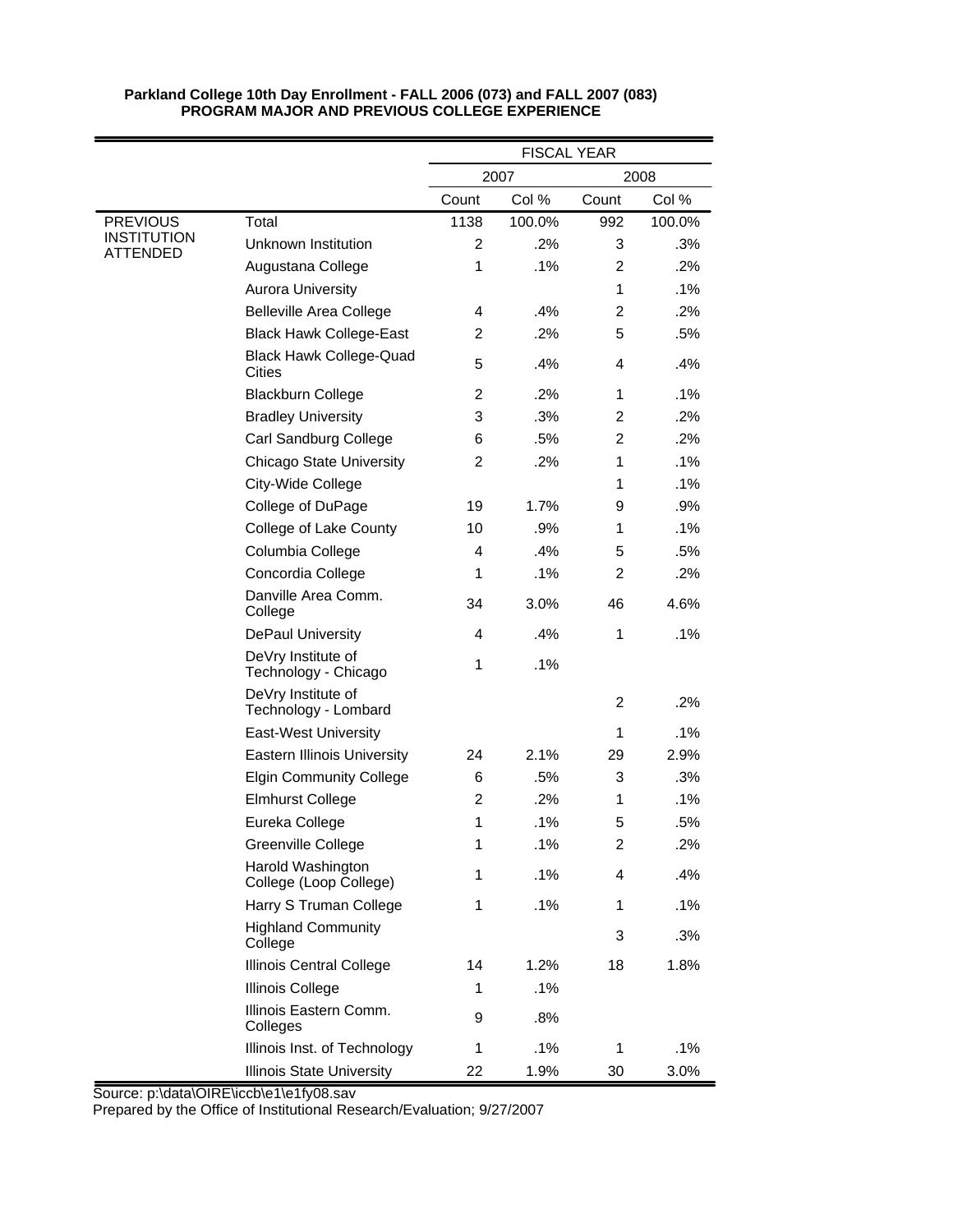|                                       |                                        | <b>FISCAL YEAR</b>      |       |                |            |
|---------------------------------------|----------------------------------------|-------------------------|-------|----------------|------------|
|                                       |                                        |                         | 2007  |                | 2008       |
|                                       |                                        | Count                   | Col % | Count          | Col %      |
| <b>PREVIOUS</b><br><b>INSTITUTION</b> | Illinois Valley Comm.<br>College       | $\overline{7}$          | .6%   | $\overline{7}$ | .7%        |
| ATTENDED                              | Illinois Wesleyan<br>University        | $\overline{2}$          | .2%   | 1              | .1%        |
|                                       | John A. Logan College                  | 3                       | .3%   | 4              | .4%        |
|                                       | John Wood Community<br>College         |                         |       | 5              | .5%        |
|                                       | Joliet Junior College                  | 19                      | 1.7%  | $\overline{7}$ | .7%        |
|                                       | Kankakee Community<br>College          | 11                      | 1.0%  | 18             | 1.8%       |
|                                       | Kaskaskia College                      | 11                      | 1.0%  | 1              | .1%        |
|                                       | Kendall College                        | 1                       | .1%   |                |            |
|                                       | Kennedy-King College                   | 2                       | .2%   |                |            |
|                                       | Kishwaukee College                     | 4                       | .4%   | 1              | .1%        |
|                                       | Knox College                           | 1                       | .1%   |                |            |
|                                       | Lake Forest College                    | 1                       | .1%   |                |            |
|                                       | Lake Land College                      | 42                      | 3.7%  | 31             | 3.1%       |
|                                       | Lewis & Clark Community<br>College     |                         |       | 1              | .1%        |
|                                       | Lincoln Christian College              |                         |       | 4              | .4%        |
|                                       | Lincoln College                        | 3                       | .3%   | 8              | .8%        |
|                                       | Lincoln Land Comm.<br>College          | 17                      | 1.5%  | 13             | 1.3%       |
|                                       | <b>Lincoln Trail College</b>           |                         |       | 2              | .2%        |
|                                       | Loyola University of<br>Chicago        |                         |       | 1              | .1%        |
|                                       | MacMurray College<br>Malcolm X College | 2                       | .2%   | 2<br>1         | .2%<br>.1% |
|                                       | <b>McHenry County College</b>          | 6                       | .5%   | 6              | .6%        |
|                                       | McKendree College                      | $\overline{c}$          | .2%   |                |            |
|                                       | Mennonite College of<br>Nursing        | 1                       | .1%   |                |            |
|                                       | Midstate College                       | 1                       | .1%   |                |            |
|                                       | <b>Millikin University</b>             | $\overline{7}$          | .6%   | 7              | .7%        |
|                                       | Monmouth College                       |                         |       | 1              | .1%        |
|                                       | Moraine Valley Comm.<br>College        | $\overline{7}$          | .6%   | 3              | .3%        |
|                                       | Morton College                         |                         |       | 3              | .3%        |
|                                       | North Central College                  | 2                       | .2%   |                |            |
|                                       | Northeastern Illinois<br>University    | 2                       | .2%   | 4              | .4%        |
|                                       | Northern Illinois University           | $\overline{\mathbf{c}}$ | .2%   | 9              | .9%        |

Source: p:\data\OIRE\iccb\e1\e1fy08.sav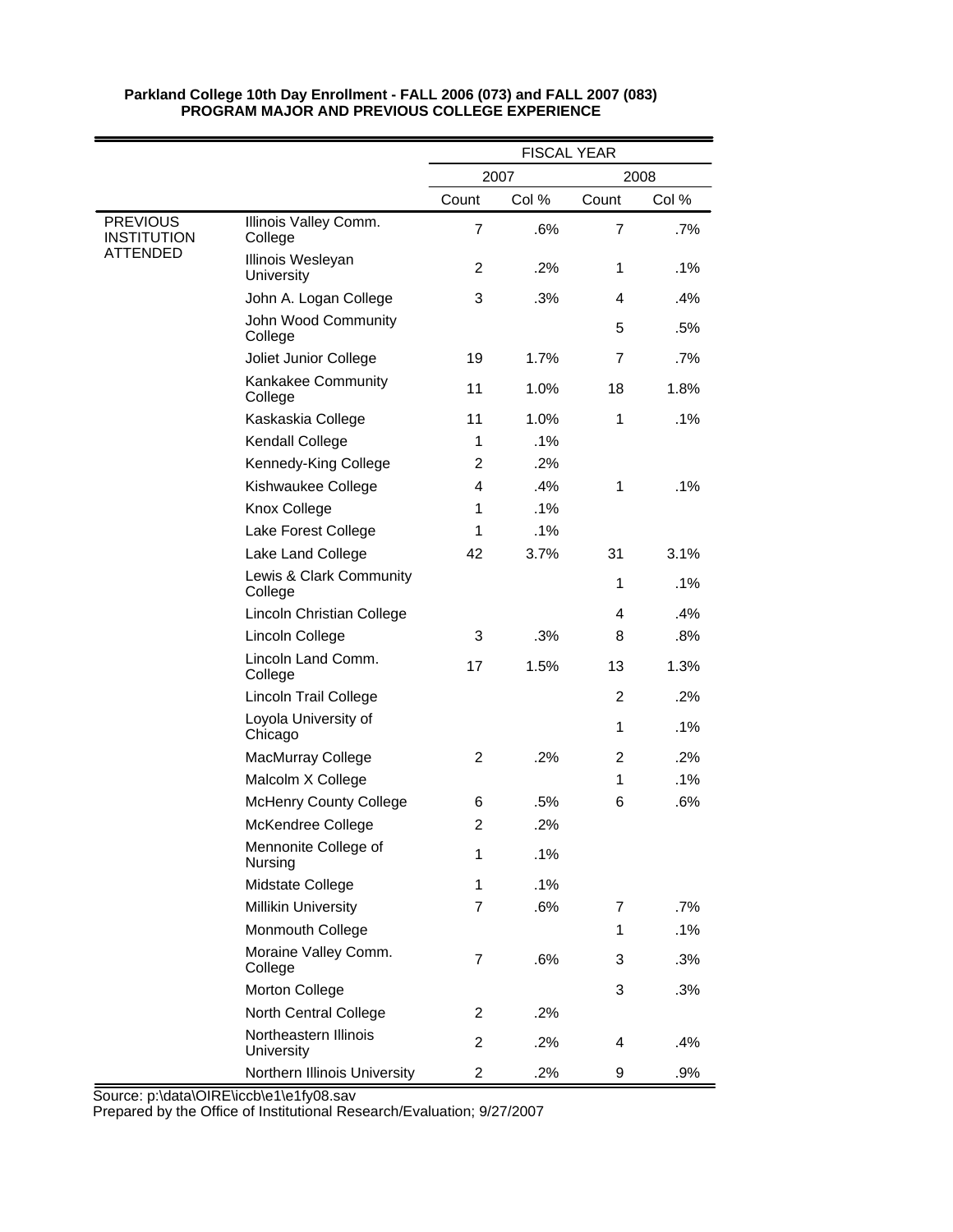|                                |                                                                 | <b>FISCAL YEAR</b> |       |                |       |
|--------------------------------|-----------------------------------------------------------------|--------------------|-------|----------------|-------|
|                                |                                                                 |                    | 2007  |                | 2008  |
|                                |                                                                 | Count              | Col % | Count          | Col % |
| <b>PREVIOUS</b>                | Northwestern University                                         |                    |       | 1              | .1%   |
| <b>INSTITUTION</b><br>ATTENDED | <b>Oakton Community</b><br>College                              | 7                  | .6%   | 7              | .7%   |
|                                | Olive-Harvey College                                            |                    |       | 1              | .1%   |
|                                | Olivet Nazarene College                                         | 3                  | .3%   | 1              | .1%   |
|                                | <b>Olney Central College</b>                                    | 1                  | .1%   | 2              | .2%   |
|                                | <b>Prairie State College</b>                                    | 4                  | .4%   | $\overline{7}$ | .7%   |
|                                | Quincy College                                                  | 1                  | .1%   |                |       |
|                                | Rend Lake College                                               | 5                  | .4%   | $\overline{c}$ | .2%   |
|                                | Richard J. Daley College                                        | 3                  | .3%   | $\overline{2}$ | .2%   |
|                                | <b>Richland Community</b><br>College                            | 20                 | 1.8%  | 19             | 1.9%  |
|                                | <b>Robert Morris College</b>                                    | 5                  | .4%   | 1              | .1%   |
|                                | <b>Rock Valley College</b>                                      | 5                  | .4%   | 5              | .5%   |
|                                | <b>Roosevelt University</b>                                     | 1                  | .1%   |                |       |
|                                | Rosary College                                                  | 1                  | .1%   |                |       |
|                                | School of the Art Institute<br>of Chi                           | 1                  | .1%   | 3              | .3%   |
|                                | <b>Shawnee Community</b><br>College                             |                    |       | 1              | .1%   |
|                                | SIU Carbondale                                                  | 26                 | 2.3%  | 21             | 2.1%  |
|                                | <b>SIU Edwardsville</b>                                         | 5                  | .4%   | 4              | .4%   |
|                                | South Suburban College<br>of Cook County (Thornton<br>Community | 8                  | .7%   | 9              | .9%   |
|                                | Southeastern Illinois<br>College                                | 1                  | .1%   |                |       |
|                                | Spoon River College                                             |                    |       | 4              | .4%   |
|                                | Springfield College in<br><b>Illinois</b>                       | 1                  | .1%   | 2              | .2%   |
|                                | St. Xavier College                                              |                    |       | 1              | 1%    |
|                                | <b>Trinity College</b>                                          | 1                  | .1%   | 1              | .1%   |
|                                | <b>Triton College</b>                                           | $\boldsymbol{2}$   | .2%   | 2              | .2%   |
|                                | U of I - Chicago                                                | 4                  | .4%   | 4              | .4%   |
|                                | U of I - Springfield<br>(Sangamon State<br>University)          | 4                  | .4%   | 7              | .7%   |
|                                | U of I - Urbana                                                 | 260                | 22.8% | 266            | 26.8% |
|                                | University of Chicago                                           |                    |       | 1              | .1%   |
|                                | <b>Waubonsee Community</b><br>College                           | 4                  | .4%   | 3              | .3%   |
|                                | Western Illinois University                                     | 10                 | .9%   | $\overline{7}$ | .7%   |

Source: p:\data\OIRE\iccb\e1\e1fy08.sav